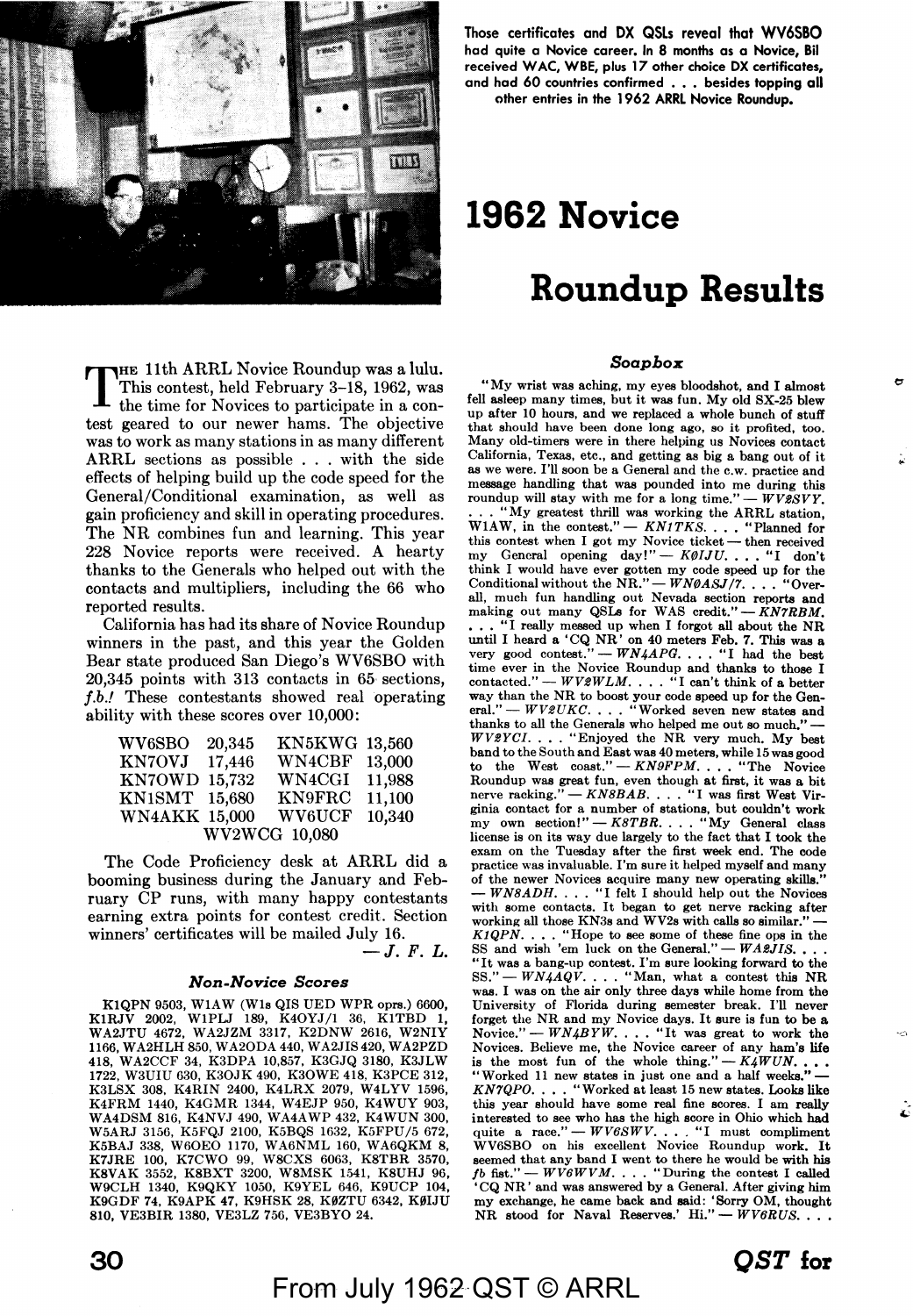**"There were some good ops, but wish more Novices en-**tered." - *KSUHJ ....* "I worked WlAW and really treasure that beautiful QSL. Most of the time I was working at the contest, I was also keeping my three brothers and sisters, hi. I ran across some really good operators, espe-<br>cially WV6SBO and KN7OVJ; they were really tearing<br>up the numbers." -- *KN5KWG*.... "My one regret is that I missed out on all the fun when I was a Novice." *-WA2PZD ..•.* "I worked several new states and finally learned how to use **AR, w,** si, and other operating procedures." - *WN5AGJ*.

# **SCORES**

Scores are grouped by ARRL Divisions and Sections. The operator of the station listed first in each section is award winner for that section. Example of listings: KN3QNY 3685-96-35-13, or, final score 3685, number of stations 96, **number of sections 35, total operating time 13 hours.** 

| <b>ATLANTIC DIVISION</b>                                                                 |                        |
|------------------------------------------------------------------------------------------|------------------------|
| Eastern Pennsylvania                                                                     | KN9<br>KN9             |
| KN3QNY3685- 96-35-1 <mark>3</mark><br>KN3RBN2340- 90-26-14                               | KN9                    |
|                                                                                          | KN9                    |
| KN3QGO1608- 67-24-19<br>KN3OMB1512- 56-27-14                                             | <b>KN9</b>             |
| KN3QMP1298- 59-22-33                                                                     |                        |
|                                                                                          | D.                     |
|                                                                                          |                        |
| RN3QDA : : : 1081-- 37-23-- 9<br>KN3QNC : : : 774-- 43-18-13<br>KN3QFF : 544-- 32-17-- 6 |                        |
| $Md.-Del.-D.C.$                                                                          | WN<br>WN¢              |
| KN3PKI8319-167-47-38                                                                     |                        |
| KN3QNH3200-100-32-19                                                                     |                        |
| Southern New Jersey                                                                      | <b>KNØ</b><br>KNØ      |
| WV2WCG10,080-210-48-40                                                                   | KNØ                    |
| WV2TTA  4278-138-31-40                                                                   | KNØ                    |
| $WV2WLM$ 1600- 64-25-32<br>$WV2WCM1044 - 58-18-12$                                       |                        |
| $WV2WLN \dots 374 - 34 - 11 - 11$                                                        | <b>KN9</b>             |
|                                                                                          | KNØ                    |
| Western New York                                                                         | <b>KNØ</b><br>KNØ      |
| WV2UJM6600-165-40-31                                                                     |                        |
| WV2SSB 3968-128-31- -<br>WV2UKC 3051-103-27-30                                           | WN(<br>WN <sub>0</sub> |
| WV2WGH1992-83-24-26                                                                      | WN <sub>0</sub>        |
| $WV2RBJ1752 - 73-24-18$                                                                  |                        |
| $WV2YCI1125-45-25-16$                                                                    |                        |
| wyžŤĽA  .1080-40-18-5<br>wy2TUA  760-40-19-15                                            | I                      |
| $WV2SET$ $420 - 20 - 12 - 9$                                                             |                        |
| Western Pennsulvania                                                                     | WN.                    |
| KN3QEW6006-139-39-18                                                                     |                        |
| $KN3$ PPX 4416-128-32-20                                                                 |                        |
| KN3PJX4148-107-34-12                                                                     | WN.<br>WN.             |
| KN3QHO3193-103-31-14                                                                     | WN.                    |
| KN3QEQ2325-65-31-13                                                                      | WN.                    |
| KN3SAW1872-78-24-17<br>KN3OVX1752-73-24-13                                               | WN                     |
|                                                                                          | <b>WN</b>              |
| KN30VU1596-66-21-23<br>KN3RGV1020-51-20-<br>KN3PBN168-21-8-8                             |                        |
|                                                                                          |                        |
| $KN3PLX20-5-4-1$                                                                         |                        |
| <b>CENTRAL DIVISION</b>                                                                  |                        |
|                                                                                          | WN                     |
| <b>Illinois</b>                                                                          |                        |
| KN9FRC11,100-222-50-39                                                                   | <b>KN</b>              |
| $KN9IIQ9408-196-48-$<br>KN9HWI7755-131-55- -                                             | KN                     |
|                                                                                          | WΝ                     |
| KN9GM25520-100-32-18<br>WN9AMV3936-123-32-40                                             |                        |

| KN9HWI7755-131-55- - | KN8CGD1794-59-26-16    |
|----------------------|------------------------|
| KN9GMZ5520-100-32-18 | WN8AEK260-20-13-12     |
| WN9AMV3936-123-32-40 |                        |
| WN9AJD3330-90-37-13  | Ohto                   |
| KN9HYE 2820-79-30-37 | KN8DPB7956-194-39-32   |
|                      |                        |
| WN9AHD1378-53-26-23  | KN8BBH7360-184-40-38   |
| KN9DVK252-13-9-8     | $KN8ZJD0752-196-32-39$ |
| WN 9BMG234-11-9-7    | KN8BXF5456-124-44-10   |
| $WN9BKW98-14-7-8$    | KN8CXM4653-141-33-35   |
|                      | WN8ADJ3706-99-34-36    |
| KN9ILJ36-9-4-2       |                        |
|                      | KN8ZHA3549-76-39-20    |
| Indiana              | KN8AIQ3320-83-40-28    |
|                      | KN8BAB2821- 91-31-37   |
| KN9EDW2336-146-16-40 |                        |
| WN9AUM756-36-21-14   | WN8ADH2610-87-30-11    |
|                      | KN8ZSZ/82480-65-31-14  |
| WN9ADK740-37-20-8    |                        |

| Wisconsin                                                                                                                                                                                                                                                                                                                                                                                         |
|---------------------------------------------------------------------------------------------------------------------------------------------------------------------------------------------------------------------------------------------------------------------------------------------------------------------------------------------------------------------------------------------------|
| KN9IME2650- 91-25-32<br>KN9HAN1782- 81-22-23<br>KN9FPM1708- 51-28-12<br>KN9GAD731- 28-17-14<br>KN9GAD731- 28-17-14                                                                                                                                                                                                                                                                                |
| <b>DAKOTA DIVISION</b>                                                                                                                                                                                                                                                                                                                                                                            |
| North Dakota                                                                                                                                                                                                                                                                                                                                                                                      |
| WNØAAD1776-96-16-19<br>WNØAQA748-44-17-23                                                                                                                                                                                                                                                                                                                                                         |
| South Dakota                                                                                                                                                                                                                                                                                                                                                                                      |
| KNØGSY6072-123-44-39<br>KNØIKC1825- 73-25-31<br>KNØFVV1200- 50-24-13<br>KNØHPS273- 21-13- 6                                                                                                                                                                                                                                                                                                       |
| $M$ innesota                                                                                                                                                                                                                                                                                                                                                                                      |
| KNØIUZ5808-121-48-40<br>KNØJTA1738-79-22-28<br>KNØJOA1710-114-15-23<br>KNØJFV1931-45-23-21<br>WNØAOI867-29-23-14<br>WNØAOI667-29-23-14<br>WNØAOI667-29-23-14                                                                                                                                                                                                                                      |
| DELTA DIVISION                                                                                                                                                                                                                                                                                                                                                                                    |
| <b>Mississippi</b>                                                                                                                                                                                                                                                                                                                                                                                |
| WN5ALL3465-84-35-19                                                                                                                                                                                                                                                                                                                                                                               |
| Tennessee                                                                                                                                                                                                                                                                                                                                                                                         |
| $\begin{array}{c} \text{WM4CBF}\dots 13,000\text{-}250\text{-}52\text{-}38\\ \text{WN4CG1}\dots 1,988\text{-}22\text{-}54\text{-}31\\ \text{WN4CGA}\dots 6480\text{-}144\text{-}45\text{-}35\\ \text{WN4DCB}\dots 5368\text{-}12\text{-}44\text{-} \text{-}\\ \text{WN4EAS}\dots 3960\text{-}89\text{-}40\text{-}29\\ \text{WN4EAG}\dots 3960\text{-}89\text{-}49\text{-}29\\ \text{WN4CGP}\dots$ |
| <b>GREAT LAKES</b><br><b>DIVISION</b>                                                                                                                                                                                                                                                                                                                                                             |
| <b>Kentucky</b>                                                                                                                                                                                                                                                                                                                                                                                   |
| WN4CFA2511-71-31-11                                                                                                                                                                                                                                                                                                                                                                               |
| <b>M</b> tchigan                                                                                                                                                                                                                                                                                                                                                                                  |
| KN8DRZ1824-76-24-40<br>KN8CGD1794-59-26-16<br>WN8AEK260-20-13-12                                                                                                                                                                                                                                                                                                                                  |
| Ohio                                                                                                                                                                                                                                                                                                                                                                                              |
| KN8DPB. 7956-194-39-32<br>KN8BBH. 7360-184-40-38<br>KN8ZJD. 6752-196-32-39<br>KN8BXF. 5456-124-44-10<br>KN8CXM.  4653-141-33-35<br>WN8ADJ.  3549-76-39-20<br>KN82XH.  3549-76-39-20<br>KN82HA 3549-76-39-20<br>KN82HA 3549-76                                                                                                                                                                     |

| $\begin{array}{l} 70\hbox{-} 26\hbox{-} 15 \\ 70\hbox{-} 27\hbox{-} 16 \\ 50\hbox{-} 24\hbox{-} 38 \\ 41\hbox{-} 29\hbox{-} 13 \\ 42\hbox{-} 21\hbox{-} 17 \\ 42\hbox{-} 18\hbox{-} 19 \\ 17\hbox{-} 9\hbox{-} 13 \\ 23\hbox{-} 10\hbox{-} 13 \\ 24\hbox{-} 1\hbox{-} 18 \\ 14\hbox{-} 9\hbox{-} 12 \\ 14\hbox{-} 9\hbox{-} $<br>$\begin{array}{r} 2210 - \\ -1890 - \\ -1560 - \\ -1189 - \\ -192 - \\ -243 - \\ -230 - \\ -35 - \\ -15 \end{array}$                                              | WV20<br>KNI<br>KNIS                  |
|----------------------------------------------------------------------------------------------------------------------------------------------------------------------------------------------------------------------------------------------------------------------------------------------------------------------------------------------------------------------------------------------------------------------------------------------------------------------------------------------------|--------------------------------------|
|                                                                                                                                                                                                                                                                                                                                                                                                                                                                                                    |                                      |
|                                                                                                                                                                                                                                                                                                                                                                                                                                                                                                    | <b>KN18</b>                          |
| $\begin{matrix} 14 \\ 7 \\ 5 \end{matrix}$<br>-1Ō<br>5<br>3.<br>.15<br>5                                                                                                                                                                                                                                                                                                                                                                                                                           | N                                    |
| <b>HUDSON DIVISION</b><br>Eastern New York                                                                                                                                                                                                                                                                                                                                                                                                                                                         | WN0.                                 |
| wy2y<br>wy2w                                                                                                                                                                                                                                                                                                                                                                                                                                                                                       | KN71<br>KN71                         |
|                                                                                                                                                                                                                                                                                                                                                                                                                                                                                                    |                                      |
|                                                                                                                                                                                                                                                                                                                                                                                                                                                                                                    | KN70<br>KN70                         |
| N.<br>$Y. C-L. I.$                                                                                                                                                                                                                                                                                                                                                                                                                                                                                 | KN71<br>KN71<br>KN70<br>KN70<br>KN70 |
|                                                                                                                                                                                                                                                                                                                                                                                                                                                                                                    |                                      |
|                                                                                                                                                                                                                                                                                                                                                                                                                                                                                                    | Pl                                   |
|                                                                                                                                                                                                                                                                                                                                                                                                                                                                                                    | $_{\rm WH6}$                         |
| Northern<br>New Jersey                                                                                                                                                                                                                                                                                                                                                                                                                                                                             | KN7                                  |
|                                                                                                                                                                                                                                                                                                                                                                                                                                                                                                    |                                      |
| ${\small \begin{array}{l} \tt WV2VUL \end{array}} {\small \begin{array}{l} \tt W2VUL \end{array}} {\small \begin{array}{l} \tt 3842-144-23-20 \end{array}} \ {\small \begin{array}{l} \tt WV2YRB \end{array}} {\small \begin{array}{l} \tt W31-119-27-28 \end{array}} \ {\small \begin{array}{l} \tt WV2VRA \end{array}} {\small \begin{array}{l} \tt WV2VRA \end{array}} {\small \begin{array}{l} \tt WV2TOA \end{array}} {\small \begin{array}{l} \tt 176-34-14-9 \end{array}} \ {\small \begin$ | WV6<br>WV6<br>WV6<br>WV6             |
|                                                                                                                                                                                                                                                                                                                                                                                                                                                                                                    | WV6                                  |
| <b>MIDWEST DIVISION</b><br>Iowa                                                                                                                                                                                                                                                                                                                                                                                                                                                                    |                                      |
| KNØGLQ8517-167-51-36<br>WNØAJG126-21-6-3<br>KNØHSB80-10-8-5<br>WNØABN25-5-5-6                                                                                                                                                                                                                                                                                                                                                                                                                      | W V6<br>W V6<br>W V6                 |
| <b>Kansas</b>                                                                                                                                                                                                                                                                                                                                                                                                                                                                                      | wy <sub>6</sub><br>wy6               |
| KNØJJL1968-103-16-23                                                                                                                                                                                                                                                                                                                                                                                                                                                                               |                                      |
| Missouri                                                                                                                                                                                                                                                                                                                                                                                                                                                                                           | RC                                   |
| KNØHMQ2208-<br>WNØAJV1980-<br>69-32-16<br>56-30-25                                                                                                                                                                                                                                                                                                                                                                                                                                                 |                                      |
| Nebraska<br>26-11-31<br>17-11-10                                                                                                                                                                                                                                                                                                                                                                                                                                                                   | WN4<br>WN4                           |
| WNØAKK286-<br>KNØGAY187-<br><b>NEW ENGLAND</b>                                                                                                                                                                                                                                                                                                                                                                                                                                                     | W N4                                 |
| <b>DIVISION</b>                                                                                                                                                                                                                                                                                                                                                                                                                                                                                    |                                      |
| Connecticut<br>$\begin{array}{c} 49 - 15 - 6 \\ 26 - 18 - 15 \\ 20 - 13 - 10 \end{array}$                                                                                                                                                                                                                                                                                                                                                                                                          | WN4<br>WN4<br>WN4<br>WN4<br>WN4      |
| <b>KNITKS735-<br/>KNITVF648-<br/>KNISDF390-</b><br>Maine<br>NITMM 220-<br>NISWG 216-<br>$22-10-7$<br>12-8-7<br>K                                                                                                                                                                                                                                                                                                                                                                                   | R٥                                   |
| <b>Eastern Massachusetts</b>                                                                                                                                                                                                                                                                                                                                                                                                                                                                       |                                      |
|                                                                                                                                                                                                                                                                                                                                                                                                                                                                                                    | WN<br>KNj                            |
|                                                                                                                                                                                                                                                                                                                                                                                                                                                                                                    |                                      |
| EXAMPLE 15,680-265-56-29<br>KNISNW 5403-136-37-27<br>KNITRK 4061-121-31-20<br>KNIRMR 5403-27-15-7<br>KNIRMR 532-23-14-3<br>KNIRH 532-23-14-3<br>KNIRH 539-36-11-11<br>KNIVHS 40-10-4-3<br>Western Massachusetts                                                                                                                                                                                                                                                                                    | WN<br>WN<br>WN                       |
| KNITTJ6552-148-39-39<br>KNISSH5379-143-33-39<br>(Continued on pag                                                                                                                                                                                                                                                                                                                                                                                                                                  |                                      |

**NORTHWESTERN DIVISION**  Idaho WN0ASJ/7 ... 6672-139-48-38 *111.ontana*  KN7REJ ...... 828· 36-23-31 KN7RBY ..... 816- 34-24-13 *Oreoon*  KN70VJ .... 17.446-276-61-40 KN7QXJ ..... 2176- 68-32·24 *-washtngton*  KN7PIG . . . . . 7440-140-48-37<br>KN7RIE . . . . . 2268- 81-28-18<br>KN7QWC . . . . 1350- 54-25-17<br>KN7QWE . . . . . . . 1-- 1- 1- 1-<br>KN7QWE . . . . . . . . 1-**PACIFIC DIVISION**  Hawatt WH6EFB....1232-44-28-20 Nevada KN7RBM .... 2015- 65-31-16 Santa Clara Valley WV6TKC . . . 4170-139-30-38<br>WV6TQK . . . .2548- 88-26-15<br>WV6RRH . . . . 1071- 51-21-14<br>WV6TKE . . . . .319- 29-11-20 *San Francisco*  WV6UHN....736-46-16-27 *Sacramento Valley*  WV6RKW .... 1848- 88-21-38 WV6TQM ..... 988· 38-26-13 WV6VCX ..... 300- 30-10-16 *San J oaqu1.n Valley*  WV6SBG ..... 1288· 46-28-13 WV6VCQ ..... 546- 39-14-27

*New Hampshire*<br>**WY2QZM/1..4550-120-35-33**<br>**KNITMD....3068-108-26-**WV2QZM/l .. 45S0-120·35-33 KNlTMD .... 3068-108-26- - KNISFN ..... 2071-109-19-20 Rhode Island KNISWK .... 7448-176-38-37

# **ROANOKE DIVISION**

| ROANOKE DIVISION                              |
|-----------------------------------------------|
| North Carolina                                |
| WN4CXR 6118-118-46-26<br>$WN4DLF$ 180-10-9-9  |
| South Carolina                                |
| WN4BRY448-18-16-4                             |
| Viroinia                                      |
| WN4AKK15,000-270-50-33<br>WN4BIX3162-102-31-7 |
| WN4APG2910-87-30-27                           |
| WN4DUW1134-44-21-5<br>WN4CHJ495-33-15-8       |

# **ROCKY MOUNTAIN DIVISION**

Colorado

WNØBAZ......420-30-14-17<br>KNØIRH......108-12-9-9

# **SOUTHEASTERN DIVISION Alabama**

|                                                                       | ліаоата |  |
|-----------------------------------------------------------------------|---------|--|
| WN4AQV3220- 72-35-23<br>WN4BQH1988- 56-28-16<br>$WN4AWX1100-50-22-22$ |         |  |
| nggo $152$                                                            |         |  |

*(Continued on* page *152)* 

![](_page_1_Picture_17.jpeg)

**No doubt the most popular Novice Roundup contestant was WP-4BBN, who scored an impressive 170 contacts**  in 41 sections with this Challenger to a beam on 15**meters and HQ-170 receiver. Luis was probably the first DX for many Novices. Luis passed his General in April.** 

**July 1962**